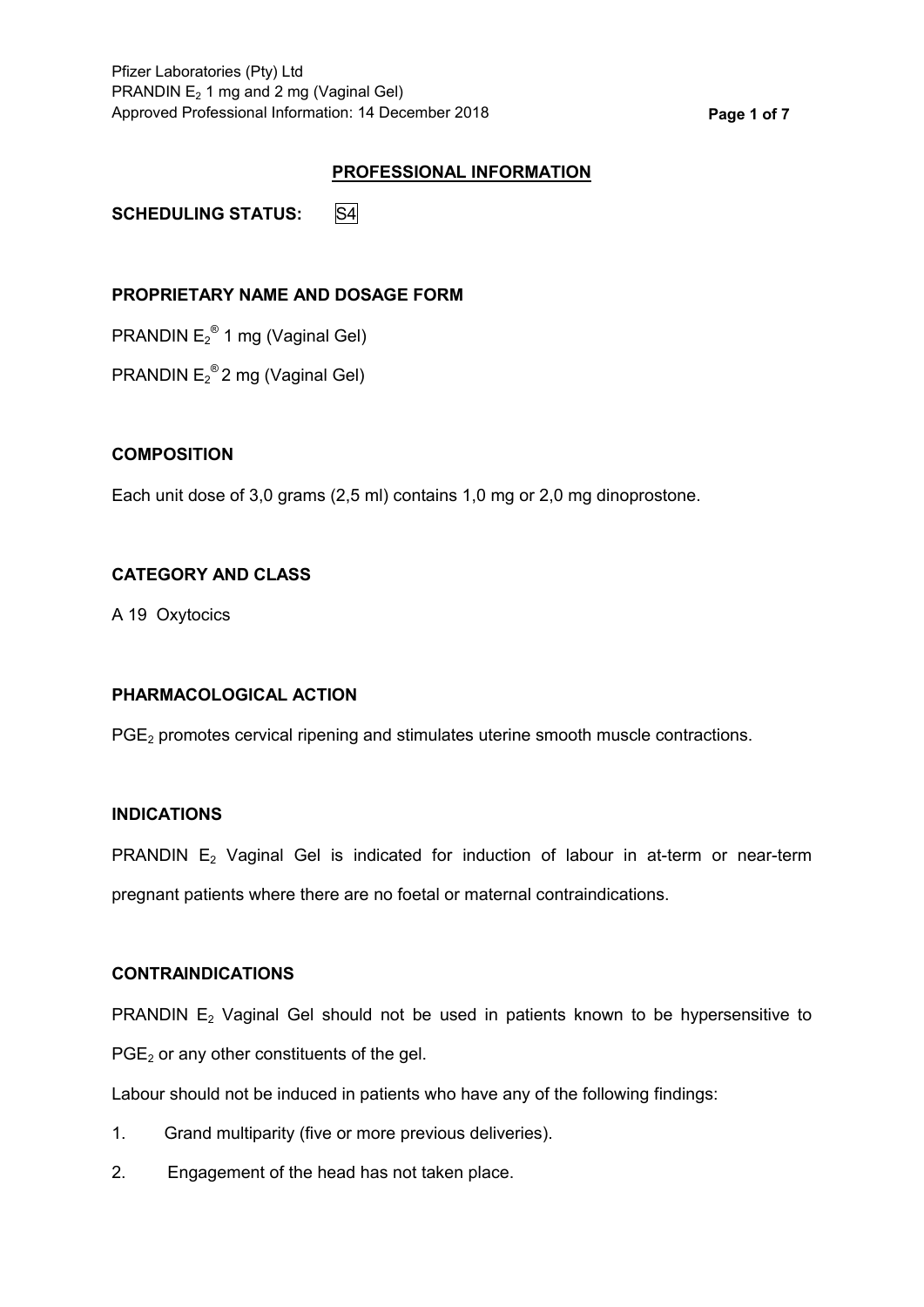- 3. The patient has had previous uterine surgery, e.g. caesarean section, hysterotomy or myomectomy.
- 4. Cephalopelvic disproportion.
- 5. Foetal heart rate pattern suggests incipient foetal compromise.
- 6. Obstetric conditions where either maternal or foetal benefit/risk ratio favours surgical intervention.
- 7. Unexplained vaginal discharge and/or unexplained uterine or vaginal bleeding during current pregnancy.

# **WARNINGS AND SPECIAL PRECAUTIONS**

- 1. It is recommended, during labour induction with  $PGE<sub>2</sub>$  gel, that continuous electronic monitoring of uterine activity and foetal heart rate be employed.
- 2. PGE<sub>2</sub> gel for labour induction should be used with caution in patients with compromised cardiovascular, hepatic, or renal function and in patients with asthma.
- 3. Caution should also be exercised in the administration of oxytocic agents, including PRANDIN  $E_2$  Vaginal Gel, for the induction of labour in patients with multiple gestation.
- 4. If patients develop uterine hypertonus or hypercontractility or where abnormal foetal heart patterns develop, the clinical situation must be re-evaluated and suitable measures instituted.
- 5. As with any oxytocic agent, the possibility of uterine rupture should be considered in the presence of excessive uterine activity or unusual uterine pain.
- 6. Oxytocin and prostaglandin therapy should not be used concomitantly.
- 7. PRANDIN  $E_2$  Vaginal Gel should be used with caution in patients in whom the chorioamniotic membranes have been ruptured.
- 8. Patients with glaucoma or raised intraocular pressure.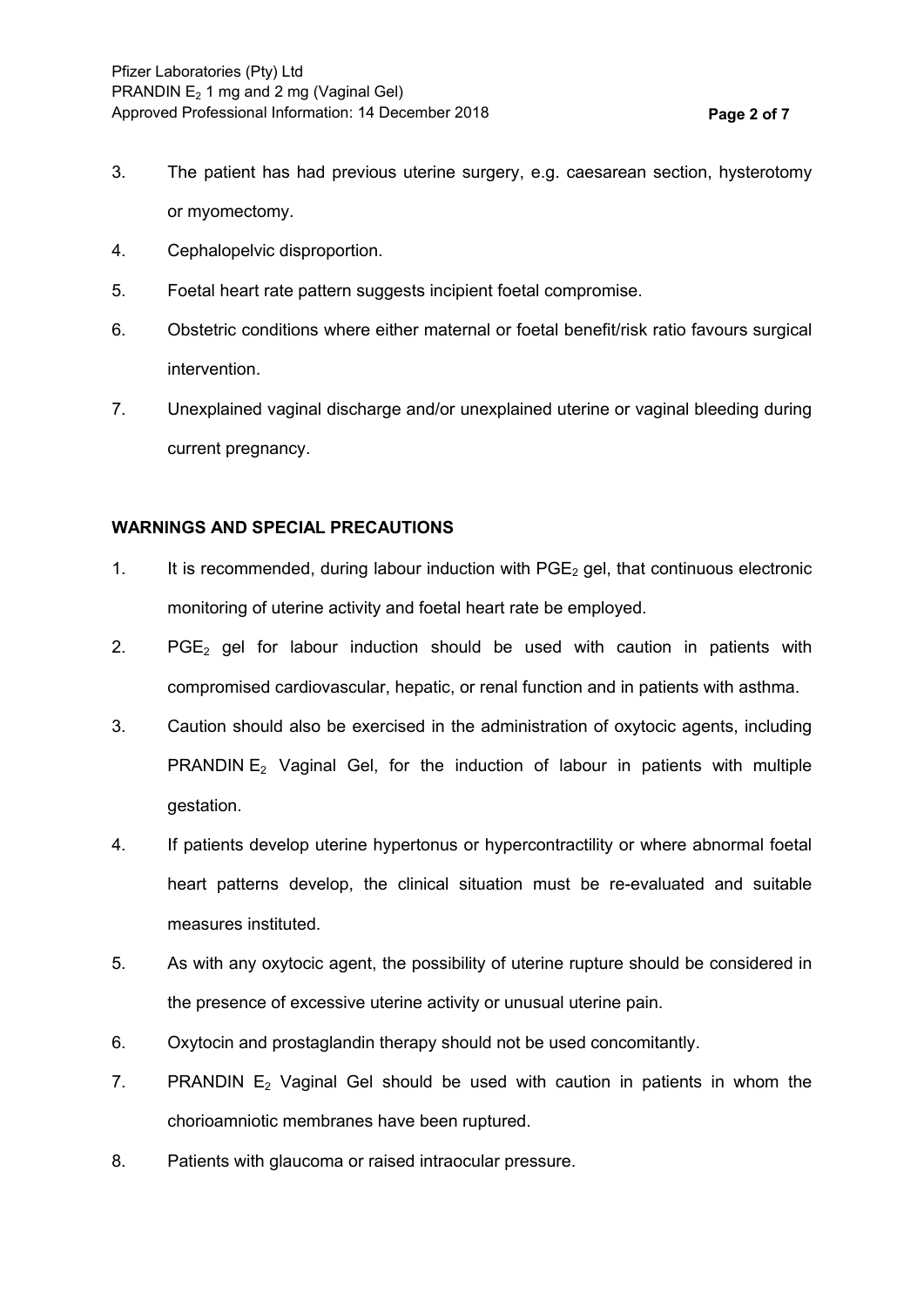# **INTERACTIONS**

The response to oxytocin may be accentuated in the presence of exogenous prostaglandin therapy. Concurrent use with other agents is not recommended. The sequential use of oxytocin following administration of PRANDIN  $E_2$  Vaginal Gel is recommended, with a dosing interval of at least 6 hours.

# **DOSAGE AND DIRECTIONS FOR USE**

For labour induction at-/or near-term, the initial dose is 1 mg of PGE<sub>2</sub> gel into the **posterior fornix of the vaginal canal**. After 6 hours, a second dose of either 1 or 2 mg of PRANDIN  $E_2$  Vaginal Gel may be administered depending upon need; i.e. an absence of response to the initial 1 mg dose indicates the 2 mg dose should be given, while a 1 mg dose would be suggested to augment an already present response to the initial dose.

A maximum dose of 3 mg may be used.

#### **Instructions on the method of assembly**

- 1. Remove syringe from blister pack.
- 2. Remove protective end cap (to serve as plunger extension).
- 3. Insert protective end cap into syringe.
- 4. Administer syringe contents.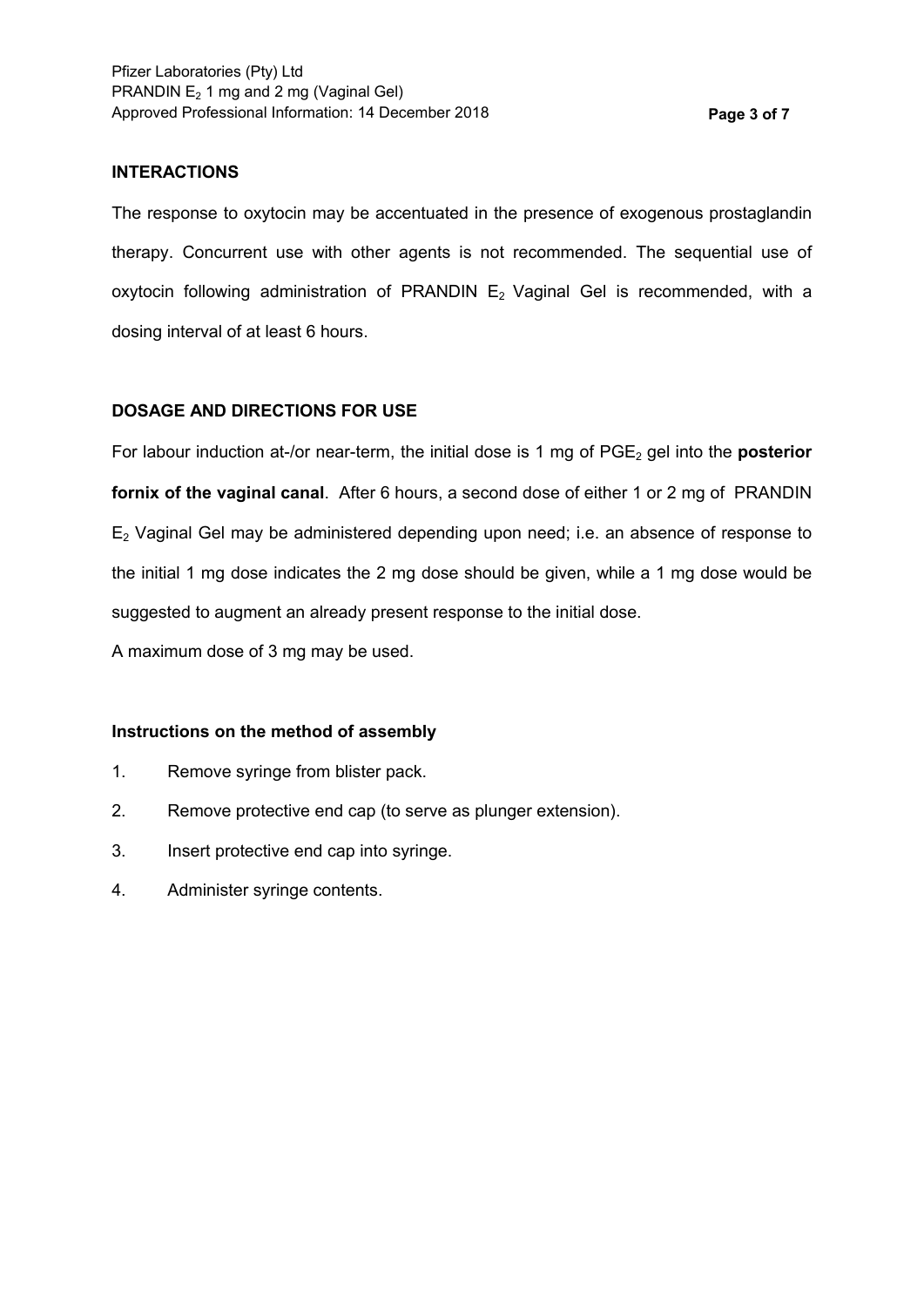



# **SIDE EFFECTS**

Very Common:  $\geq 1/10$  ( $\geq 10\%$ )

Common:  $\geq 1/100$  and  $< 1/10$  ( $\geq 1\%$  and  $< 10\%$ )

Very rare: 1/10 000 (< 0,01%)

| <b>SYSTEM ORGAN CLASS</b>    | <b>FREQUENCY</b> | <b>UNDESIRABLE EFFECTS</b>             |
|------------------------------|------------------|----------------------------------------|
| Investigations:              | Very Common      | Altered foetal heart rate<br>patterns  |
|                              |                  | distress:<br>diagnosed<br>foetal<br>as |
|                              |                  | hyperstimulation                       |
| Gastrointestinal disorders:  | Common           | Nausea, vomiting and diarrhoea         |
| Musculoskeletal and          | Common           | Back pain                              |
| connective tissue disorders: |                  |                                        |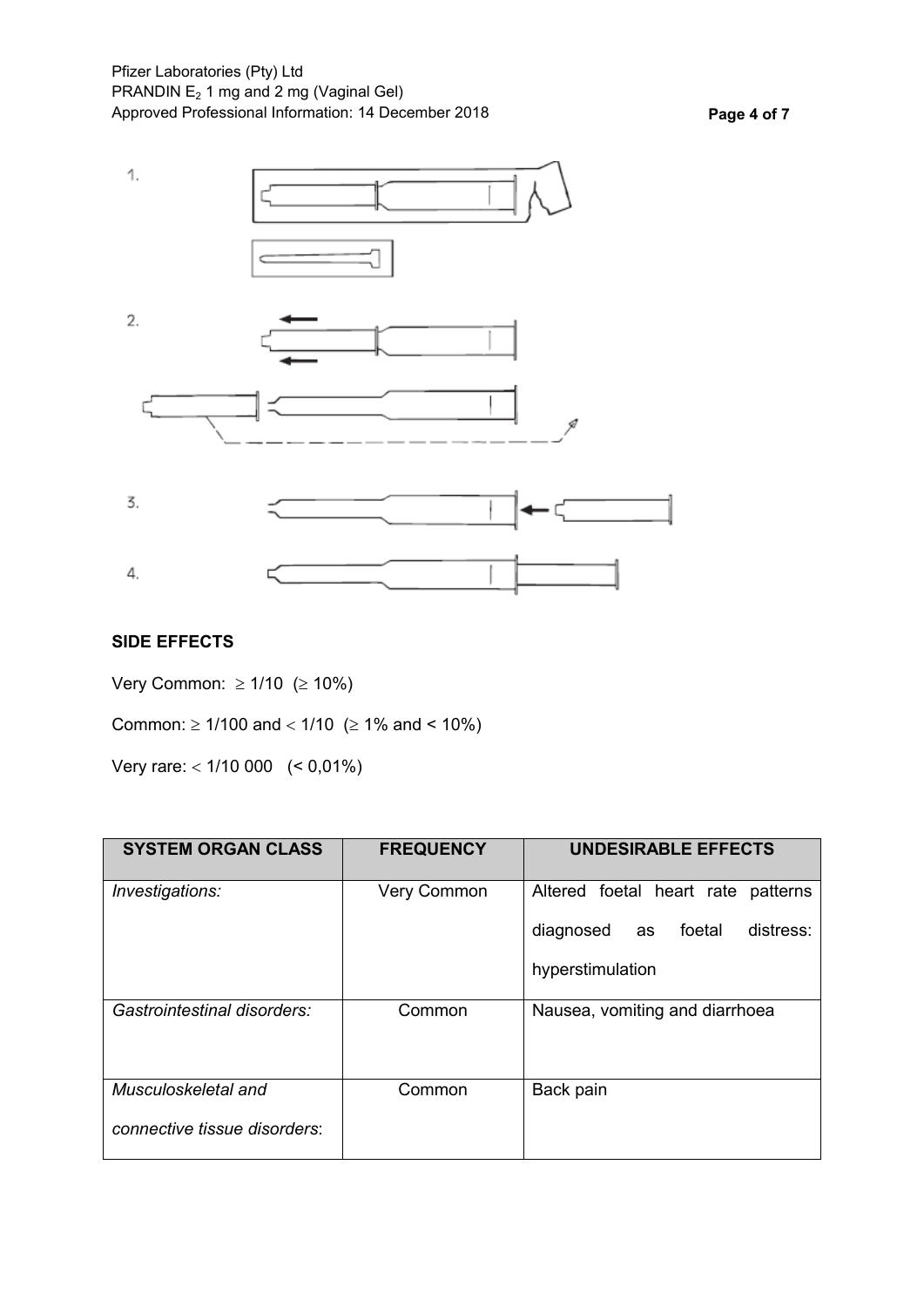| Page 5 of 7 |  |  |
|-------------|--|--|
|             |  |  |

| Pregnancy, puerperium and | Common    | Uterine hypercontractility; Uterine |
|---------------------------|-----------|-------------------------------------|
| perinatal conditions:     |           | hypertonus                          |
|                           | Very rare | Still birth                         |
| Reproductive system and   | Common    | Warm feeling in vagina              |
| breast disorders:         |           |                                     |
| General disorders and     | Common    | Fever                               |
| administration site       |           |                                     |
| conditions:               |           |                                     |
| Immune system disorders:  | Very rare | Hypersensitivity reactions          |
| Vascular disorders:       | Very rare | Lowered blood pressure              |

In both laboratory animals and man, large doses of  $PGE<sub>2</sub>$  can lower blood pressure, probably as a consequence of its effect on smooth muscle of the vascular system. Transient elevations of body temperature have been observed with doses used for pregnancy termination.  $PGE_2$  is also capable of stimulating the smooth muscle of the gastro-intestinal tract. This property may be responsible for the vomiting and/or diarrhoea that is sometimes associated with the use of  $PGE<sub>2</sub>$ .

#### **KNOWN SYMPTOMS OF OVERDOSAGE AND PARTICULARS OF ITS TREATMENT**

The principal expressions of an exaggerated response to PRANDIN  $E_2$  Vaginal Gel are either myometrial, hypercontractility or hypertonus. Management of an exaggerated myometrial response should include evacuation of the medication from the vaginal tract, placing the patient in a lateral semi-recumbent position and administration of oxygen. An adrenergic  $\beta_2$ -stimulant may be given intravenously to alleviate the hypertonus.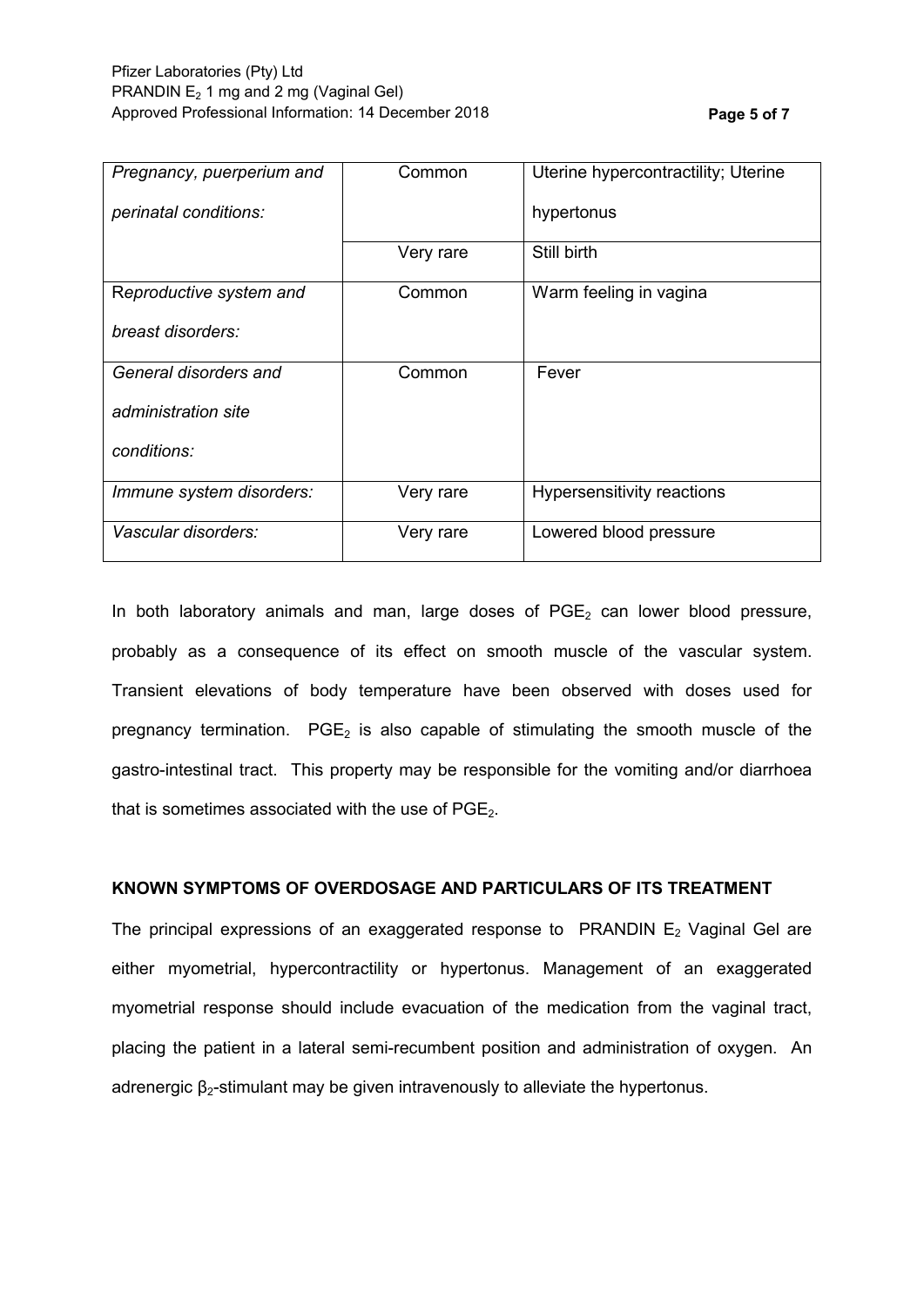# **IDENTIFICATION**

A colourless, semi-translucent, viscous gel.

#### **PRESENTATION**

PRANDIN  $E_2$  1 mg or 2 mg Vaginal Gel is supplied as a semi-translucent, thixotropic sterile

gel as follows:

1 mg or 2 mg  $PGE_2$  per 3 g in syringes for intravaginal application.

#### **STORAGE INSTRUCTIONS**

Store in a refrigerator  $(2 - 8 \degree C)$ .

Keep out of reach of children.

#### **REGISTRATION NUMBERS**

| PRANDIN $E_2$ 1 mg Vaginal Gel: | W/19/455 |
|---------------------------------|----------|
|---------------------------------|----------|

PRANDIN E<sub>2</sub> 2 mg Vaginal Gel: W/19/456

# **NAME AND BUSINESS ADDRESS OF THE HOLDER OF THE CERTIFICATE OF**

# **REGISTRATION**

Pfizer Laboratories (Pty) Ltd

85 Bute Lane

Sandton, 2196

South Africa

#### **DATE OF PUBLICATION OF THE PROFESSIONAL INFORMATION**

Date of registration: 12 September 1990 Date of last SAHPRA approval: 11 August 2006